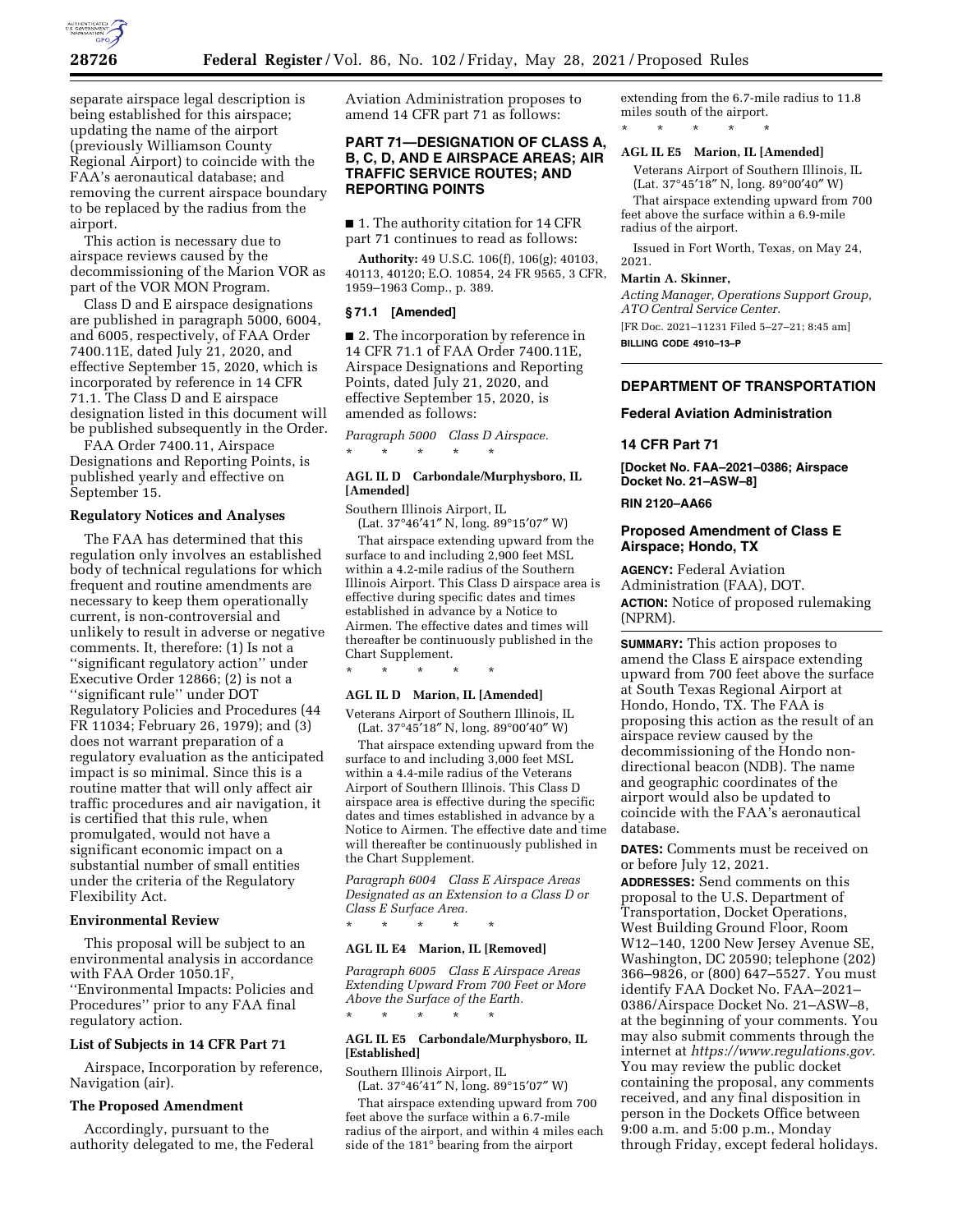FAA Order 7400.11E, Airspace Designations and Reporting Points, and subsequent amendments can be viewed online at *[https://www.faa.gov/air](https://www.faa.gov/air_traffic/publications/)*\_ *[traffic/publications/.](https://www.faa.gov/air_traffic/publications/)* For further information, you can contact the Airspace Policy Group, Federal Aviation Administration, 800 Independence Avenue SW, Washington, DC 20591; telephone: (202) 267–8783. The Order is also available for inspection at the National Archives and Records Administration (NARA). For information on the availability of FAA Order 7400.11E at NARA, email *[fedreg.legal@nara.gov](mailto:fedreg.legal@nara.gov)* or go to *[https://](https://www.archives.gov/federal-register/cfr/ibr-locations.html) [www.archives.gov/federal-register/cfr/](https://www.archives.gov/federal-register/cfr/ibr-locations.html)  [ibr-locations.html.](https://www.archives.gov/federal-register/cfr/ibr-locations.html)* 

### **FOR FURTHER INFORMATION CONTACT:**

Jeffrey Claypool, Federal Aviation Administration, Operations Support Group, Central Service Center, 10101 Hillwood Parkway, Fort Worth, TX 76177; telephone (817) 222–5711.

## **SUPPLEMENTARY INFORMATION:**

#### **Authority for This Rulemaking**

The FAA's authority to issue rules regarding aviation safety is found in Title 49 of the United States Code. Subtitle I, Section 106 describes the authority of the FAA Administrator. Subtitle VII, Aviation Programs, describes in more detail the scope of the agency's authority. This rulemaking is promulgated under the authority described in Subtitle VII, Part A, Subpart I, Section 40103. Under that section, the FAA is charged with prescribing regulations to assign the use of airspace necessary to ensure the safety of aircraft and the efficient use of airspace. This regulation is within the scope of that authority as it would amend the Class E airspace extending upward from 700 feet above the surface at South Texas Regional Airport at Hondo, Hondo, TX, to support instrument flight rule operations at this airport.

### **Comments Invited**

Interested parties are invited to participate in this proposed rulemaking by submitting such written data, views, or arguments, as they may desire. Comments that provide the factual basis supporting the views and suggestions presented are particularly helpful in developing reasoned regulatory decisions on the proposal. Comments are specifically invited on the overall regulatory, aeronautical, economic, environmental, and energy-related aspects of the proposal. Communications should identify both docket numbers and be submitted in triplicate to the address listed above.

Commenters wishing the FAA to acknowledge receipt of their comments on this notice must submit with those comments a self-addressed, stamped postcard on which the following statement is made: ''Comments to Docket No. FAA–2021–0386/Airspace Docket No. 21–ASW–8.'' The postcard will be date/time stamped and returned to the commenter.

All communications received before the specified closing date for comments will be considered before taking action on the proposed rule. The proposal contained in this notice may be changed in light of the comments received. A report summarizing each substantive public contact with FAA personnel concerned with this rulemaking will be filed in the docket.

### **Availability of NPRMs**

An electronic copy of this document may be downloaded through the internet at [https://www.regulations.gov.](https://www.regulations.gov)  Recently published rulemaking documents can also be accessed through the FAA's web page at *[https://](https://www.faa.gov/air_traffic/publications/airspace_amendments/) www.faa.gov/air*\_*[traffic/publications/](https://www.faa.gov/air_traffic/publications/airspace_amendments/) airspace*\_*[amendments/.](https://www.faa.gov/air_traffic/publications/airspace_amendments/)* 

You may review the public docket containing the proposal, any comments received, and any final disposition in person in the Dockets Office (see the **ADDRESSES** section for the address and phone number) between 9:00 a.m. and 5:00 p.m., Monday through Friday, except federal holidays. An informal docket may also be examined during normal business hours at the Federal Aviation Administration, Air Traffic Organization, Central Service Center, Operations Support Group, 10101 Hillwood Parkway, Fort Worth, TX 76177.

### **Availability and Summary of Documents for Incorporation by Reference**

This document proposes to amend FAA Order 7400.11E, Airspace Designations and Reporting Points, dated July 21, 2020, and effective September 15, 2020. FAA Order 7400.11E is publicly available as listed in the **ADDRESSES** section of this document. FAA Order 7400.11E lists Class A, B, C, D, and E airspace areas, air traffic service routes, and reporting points.

### **The Proposal**

The FAA is proposing an amendment to 14 CFR part 71 by amending the Class E airspace extending upward from 700 feet above the surface at South Texas Regional Airport at Hondo, Hondo, TX, by removing the Hondo RBN, the Hondo VOR, and the associated extensions

from the airspace legal description as they are no longer required; and updating the name (previously Hondo Municipal Airport) and geographic coordinates of the airport to coincide with the FAA's aeronautical database.

This action is the result of an airspace review caused by the decommissioning of the Hondo NDB.

Class E airspace designations are published in paragraph 6005 of FAA Order 7400.11E, dated July 21, 2020, and effective September 15, 2020, which is incorporated by reference in 14 CFR 71.1. The Class E airspace designations listed in this document will be published subsequently in the Order.

FAA Order 7400.11, Airspace Designations and Reporting Points, is published yearly and effective on September 15.

#### **Regulatory Notices and Analyses**

The FAA has determined that this regulation only involves an established body of technical regulations for which frequent and routine amendments are necessary to keep them operationally current, is non-controversial and unlikely to result in adverse or negative comments. It, therefore: (1) Is not a ''significant regulatory action'' under Executive Order 12866; (2) is not a ''significant rule'' under DOT Regulatory Policies and Procedures (44 FR 11034; February 26, 1979); and (3) does not warrant preparation of a regulatory evaluation as the anticipated impact is so minimal. Since this is a routine matter that will only affect air traffic procedures and air navigation, it is certified that this rule, when promulgated, would not have a significant economic impact on a substantial number of small entities under the criteria of the Regulatory Flexibility Act.

### **Environmental Review**

This proposal will be subject to an environmental analysis in accordance with FAA Order 1050.1F, ''Environmental Impacts: Policies and Procedures'' prior to any FAA final regulatory action.

#### **List of Subjects in 14 CFR Part 71**

Airspace, Incorporation by reference, Navigation (air).

#### **The Proposed Amendment**

Accordingly, pursuant to the authority delegated to me, the Federal Aviation Administration proposes to amend 14 CFR part 71 as follows: